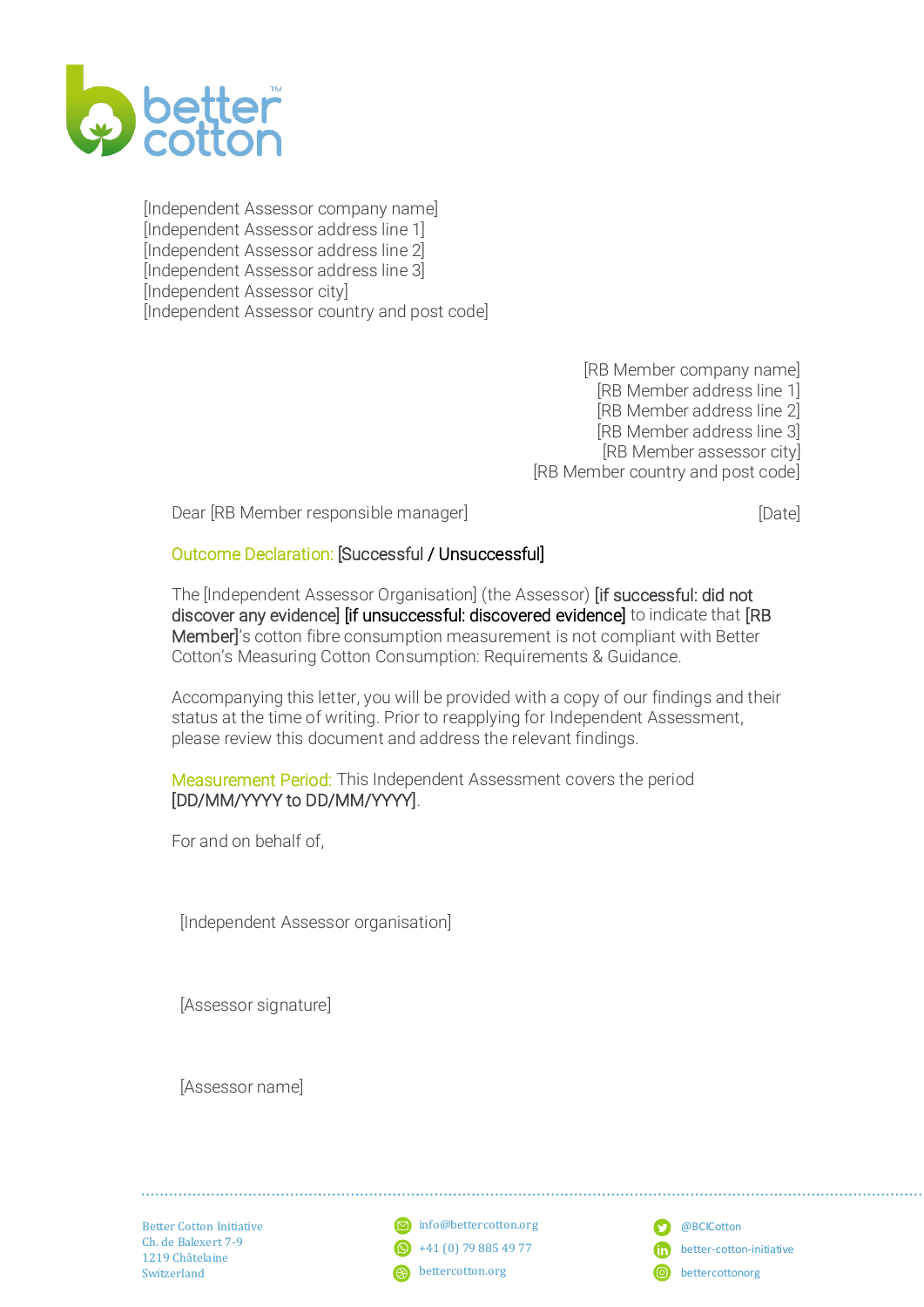

# Conformity assessment

# 1. Independent Assessment details

| RB Member name:               |  |
|-------------------------------|--|
| RB Member responsible person: |  |
| Independent Assessor          |  |
| organisation:                 |  |
| Independent Assessor name:    |  |
| Date(s) of Independent        |  |
| Assessment:                   |  |
| 12-Month data period covered: |  |

## 2. Independent Assessment report: Findings<sup>1</sup>

| <b>BCI</b><br>Measurement<br>Requirement <sup>2</sup> | Finding<br>Category<br>(Non-<br>conformity /<br>observation) | Description of finding | <b>Status</b><br>(Open/Closed) |
|-------------------------------------------------------|--------------------------------------------------------------|------------------------|--------------------------------|
| 3.B: Product<br>components                            |                                                              |                        |                                |
| 3.C: Third party<br>brands                            |                                                              |                        |                                |
| 3.D: Data<br>collection                               |                                                              |                        |                                |
| 3.F: Timeframe                                        |                                                              |                        |                                |
| 3.G: Exclusions                                       |                                                              |                        |                                |

<sup>&</sup>lt;sup>1</sup> The Findings categorised as non-conformities will form the basis for the Corrective Action Plan that RB Members should address in order to achieve a 'Successful Outcome declaration'.

info@bettercotton.org  $\bigodot$  +41 (0) 79 885 49 77

settercotton.org

**D** @BCICotton better-cotton-initiative **b**ettercottonorg

<sup>2</sup> Requirements are listed in Better Cotton's publication: [Measuring Cotton Consumption: Requirements and Guidance,](https://bettercotton.org/wp-content/uploads/2020/10/BCI-Cotton-Consumption-Requirements-Guidance_Oct-2020.pdf) and highlighted in table 5.1 of the Measuring Cotton Consumption: Independent Assessments – Guidance for Independent Assessors